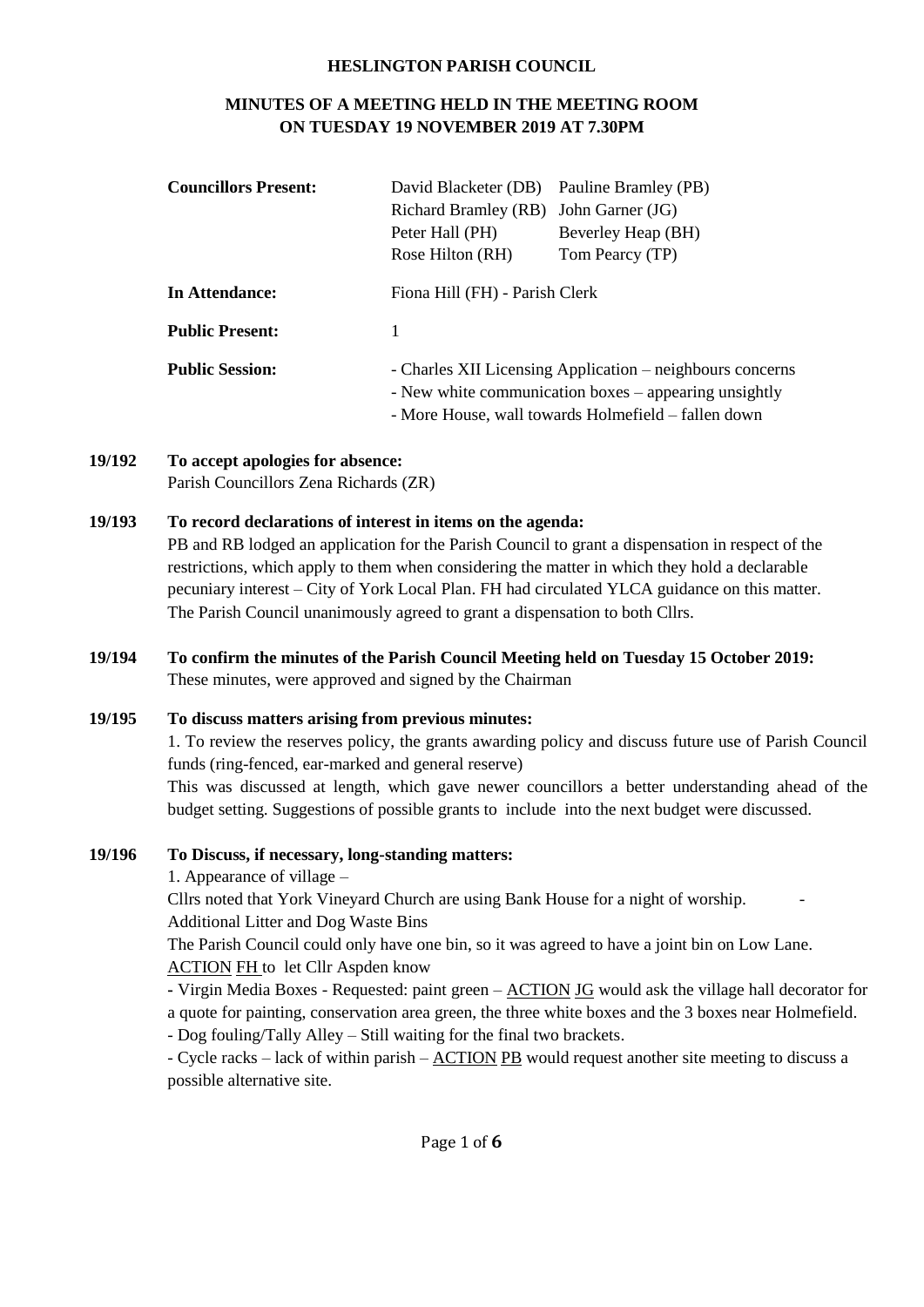- Footpath, University Road - Path diversion work –From CYC "Improvements to the footpath running along Heslington Road adjacent to Church Field are being considered as part of a separate scheme. Investigations are under way as to what can be done to improve the link.

- Graffiti wipes - the lengthsman now has them in the shed

- Main Street Parking Bay Review – Signs removed again.

- Trees, Langwith Stray – Nothing done yet, ACTION FH would chase up Halifax Estates

## 1.1 Street Furniture

DB reported that, weather permitting, the bases would be laid next week. ACTION FH would check the ward funding application had been received by CYC

1.2 Holmefield Lane Telecom Boxes

ACTION BH would ask if Holmefield Group would contribute towards the cost of painting

2. Highway Matters

- Common Lane, Long Lane, Langwith Stray Potholes/Road surface – ACTION FH would write to Russell Stone, CYC to advise that the broken surfacing had reached the intervention levels.

- University of York/University Road/Road safety concerns - Requested: review master plan – NTR

- 3. City of York Council
- 3.1 Article 4 (2) Direction NTR

3.2 Local Plan

The Parish Council unanimously agreed that the gentleman who is representing Fulford PC would also represent this Parish Council at the hearings.

4. University of York

- New University Development Forum – NTR

4.1 Antisocial Behaviour – JG/BH reported that the university response to increase night time patrols appeared to have initially made a difference, but over the last three weeks incidents had increased.

5. Neighbourhood Planning – Documents are all on website. Consultation is ongoing. The inspectors initial responses are expected Feb19

6. Communication: Website up to date with information provided.

Newsletter – Next edition would be drafted Dec19 and the submission deadline would be end Nov19

# **19/197 To receive any matters raised by members of public:** None

# **19/198 To report and make relevant recommendations on new planning applications:**

*Letter A: We support the application*

*Letter B: We have no objections*

*Letter C: We do not object but wish to make comments or seek safeguards as set out overleaf Letter D: We object on the planning grounds set out overleaf*

1. **19/02037/FUL** – Change of use of former research centre (Use Class B) to non-residential institution for academic use (Use Class D1) with associated internal alterations @ Yorktest Group Genesis 3 Innovation Way - The Parish Council unanimously agreed to **Object** for the reasons as follows:

- The application is against the aims of the University of York Science Park
- The application is against the City of York Council Business Plan
- The application gives the University of York too broad permissions going forward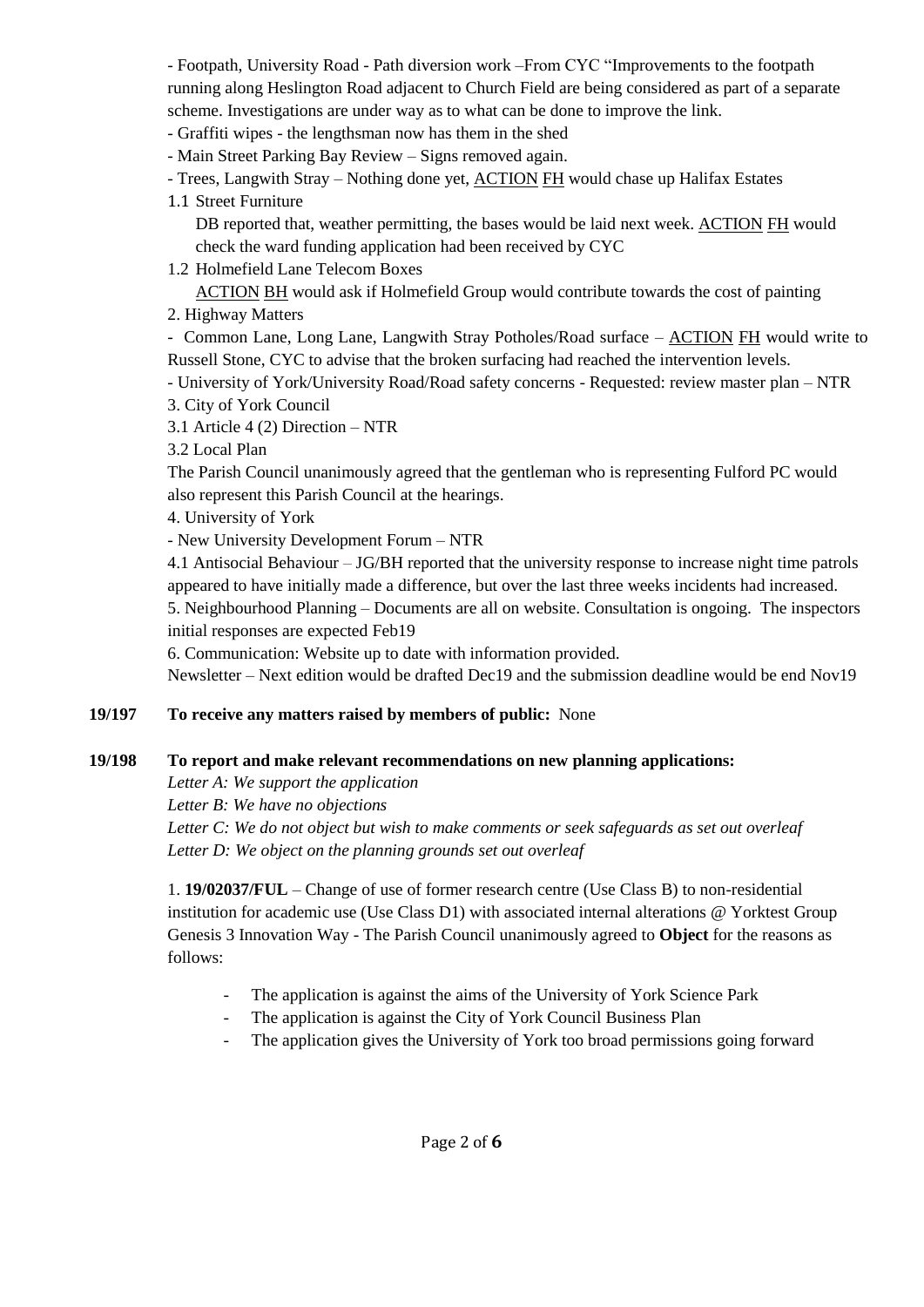2. **19/02201/TCA** – Various tree works including the felling of 5 no. trees in a Conservation Area @ Lord Deremores Primary School, School Lane – The Parish Council would support the felling of dangerous or diseased trees, subject to agreement by the relevant CYC Conservation Tree officer. In accordance with the Parish Charter, the Parish Council would request that any felled tree be replaced with another tree within the parish.

ACTION FH To set up alerts for \*reminder if a CYC response has not been received

#### **19/199 To report planning decisions by City of York Council:**

1. 19/01576/FUL – Enlarge existing pedestrian access to 3.0m to provide vehicular access to new car parking area in part of existing garden together with landscaping and laying gravel finish to new parking area (resubmission) @ Cherry Tree Cottages, Main Street - Approved

## **19/200 To receive reports from representatives of following outside bodies:**

- 1. Ward Councillors NTR
- 2. North Yorkshire Police Report attached
- 3. Heslington East Community Forums NTR
- 4. Good Neighbours Forum next meeting 16Jan20
- 5. Ouse and Derwent Drainage Board RB was unable to attend the last meeting
- 6. Sports Field PB reported that evidence of drug use had been reported to NYP.

**ACTION FH** To received in writing the request from Sportsfield Chair re insurance.

7. York Environment Forum – RH reported she attended the meeting last Tuesday and gave a summary of issues discussed.

8. Alms Houses – NTR

9. The Meeting Room – The Meeting Room committee are considering moving the war memorial plaque to the church.

10. Fulford & Heslington Ward – NTR

# **19/201 To receive any new correspondence received by the council:**

1. Cecils, 7 Kimberlow Hill Retail Park – Licensing Application

The Parish Council had submitted a letter of objection, on 02Nov19), but Nigel Woodhead, Licence Enforcement Officer, City of York Council responded – "We cannot accept this representation as the last date for us to receive them was 11th October 2019. The application was advertised correctly by the displaying of blue notices at the premises and also a notice in the York Press. We are governed by legislation under the Licensing Act 2003 about who the applications are sent to and Parish Councils are not one of them. The decision whether to licence Cecil's is to go before members of the Council licensing committee this week".

2. Charles XII - Licensing Application

The Parish Council unanimously agreed the response as follows:

Heslington Parish Council (HPC) objects to this application on the following grounds:

- Heslington is an historic and quiet rural village. This licence variation is in fundamental conflict with the status, key characteristics and significance of the Heslington Conservation Area and its Village Design Statement. Importantly the premises are in close proximity to and are on the regular walking route to and from the local primary school. An extension of the hours to sell alcohol at a time and in an area where children are routinely present is not appropriate, nor justified.
- HPC has serious concerns about this application and its potential impact on residents' amenity and quality of life due to inevitable increased noise, public nuisance and illegal littering, including bottles and glasses left in the street, both throughout the whole day and particularly at unsocial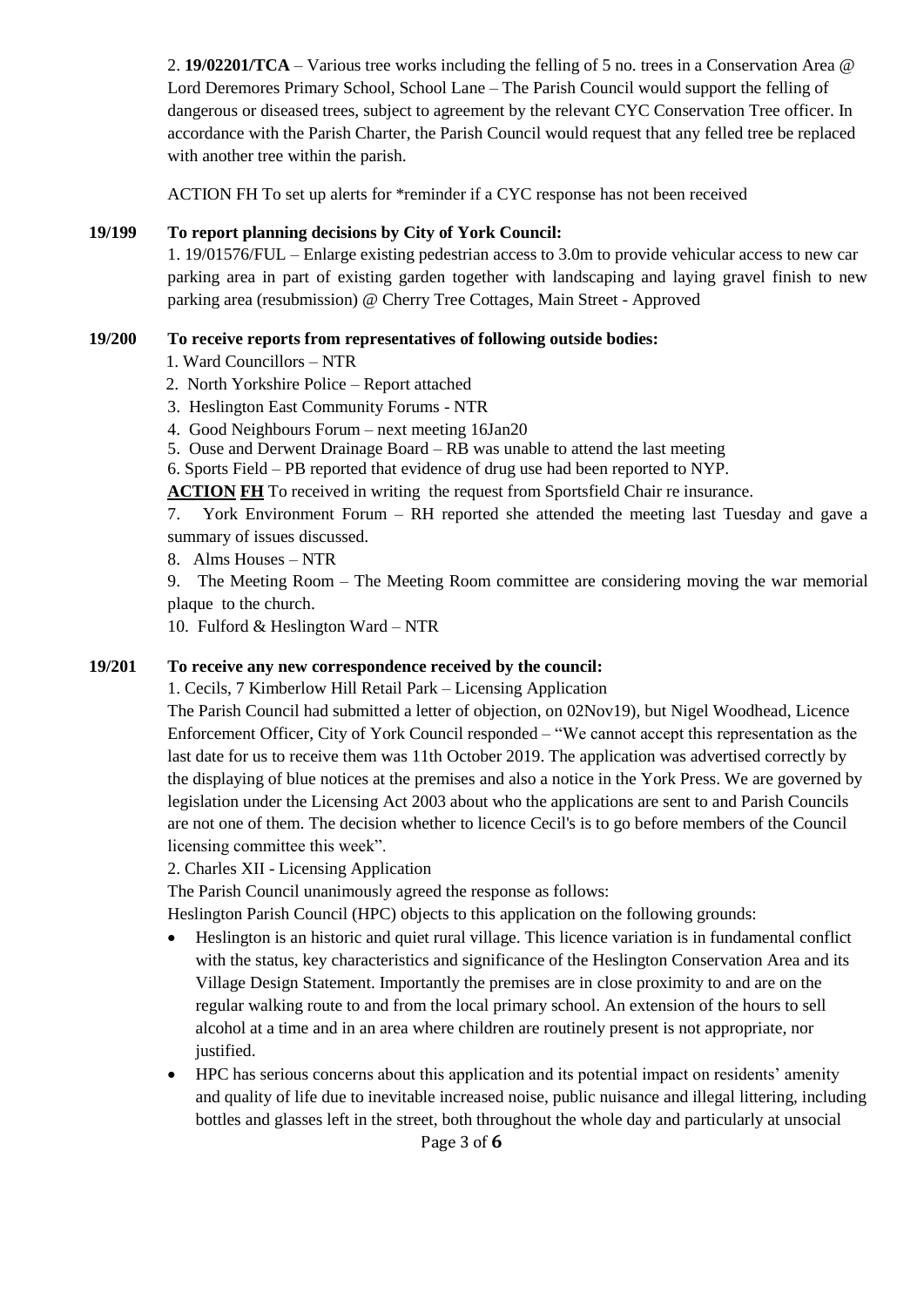times. Also, increased traffic levels, traffic noise and traffic pollution further compromise residents' amenity at unsocial times. It is noted that no mitigation steps have been included in this application.

- The extensive beer garden to the rear of the premises will further damage local residents' rights to the quiet enjoyment of their own properties with these extended hours.
- HPC are currently supporting the University of York to eliminate the regular disruption to residents from late-night anti-social behaviour along Main Street, Boss Lane and the area around Heslington Hall. Increased opportunity to purchase and consume alcohol at both earlier and later times will only exacerbate existing problems and undermine attempts to combat anti-social behaviour, public order and littering. The University of York's Good Neighbours Forum reported on these problems extensively at its meetings held 2 July and 19 September 2019. As further evidence of the priority given to maintain public order and safety the York Streetwise project funds 2 staff specifically for Heslington to encourage responsible behaviour when moving through residential areas at night. This forum chaired by the University of York, Director of Estates and Campus Services, is attended by local Ward Councillors, Badger Hill Residents' Association, North Yorkshire Police, YUSU, Senior University Staff, Heslington Parish Council amongst others.
- North Yorkshire Police and the University of York Security Department reports for Heslington, routinely note incidents of anti-social behaviour, criminal theft/damage, incidents of drug use and supply, which are commonly linked to excess alcohol consumption.
- Removal of non-standard timings for Christmas Day and Good Friday are wholly without justification. These periods are one of the few times residents are protected from the noise, disruption and inconvenience of a busy public house.
- A similar application from these premises was refused in 2005 and those grounds for doing so hold fast today.

We therefore object to the proposals on the four points covered in the licensing objection criteria:

- the prevention of crime and disorder.
- public safety.
- the prevention of public nuisance.
- the protection of children from harm

**ACTION FH** To set up an if alert

- a response not received from CYC within 7 days of a request
- all CYC applications relating to the Parish within a three mile limit

# **19/202 To receive matters raised by members:**

- Cllrs discussed a flier that had been delivered to some areas of the parish from Next Door Heslington
- BH reported that the Diocese of Middleton were managing the repair of the collapsed wall at More House.

#### **19/203 To discuss matters raised by Parish Clerk/Responsible Financial Officer:**

1. Bookkeeping records for year ending 31 Mar 20 to date

FH circulated copies of a bank reconciliation, along with an income & expenditure report.

2. Financial management - Internal Controls, Property/Asset Checks, Internal/External Audits, GDPR The Parish Council discussed the first draft budget for 2020/2021.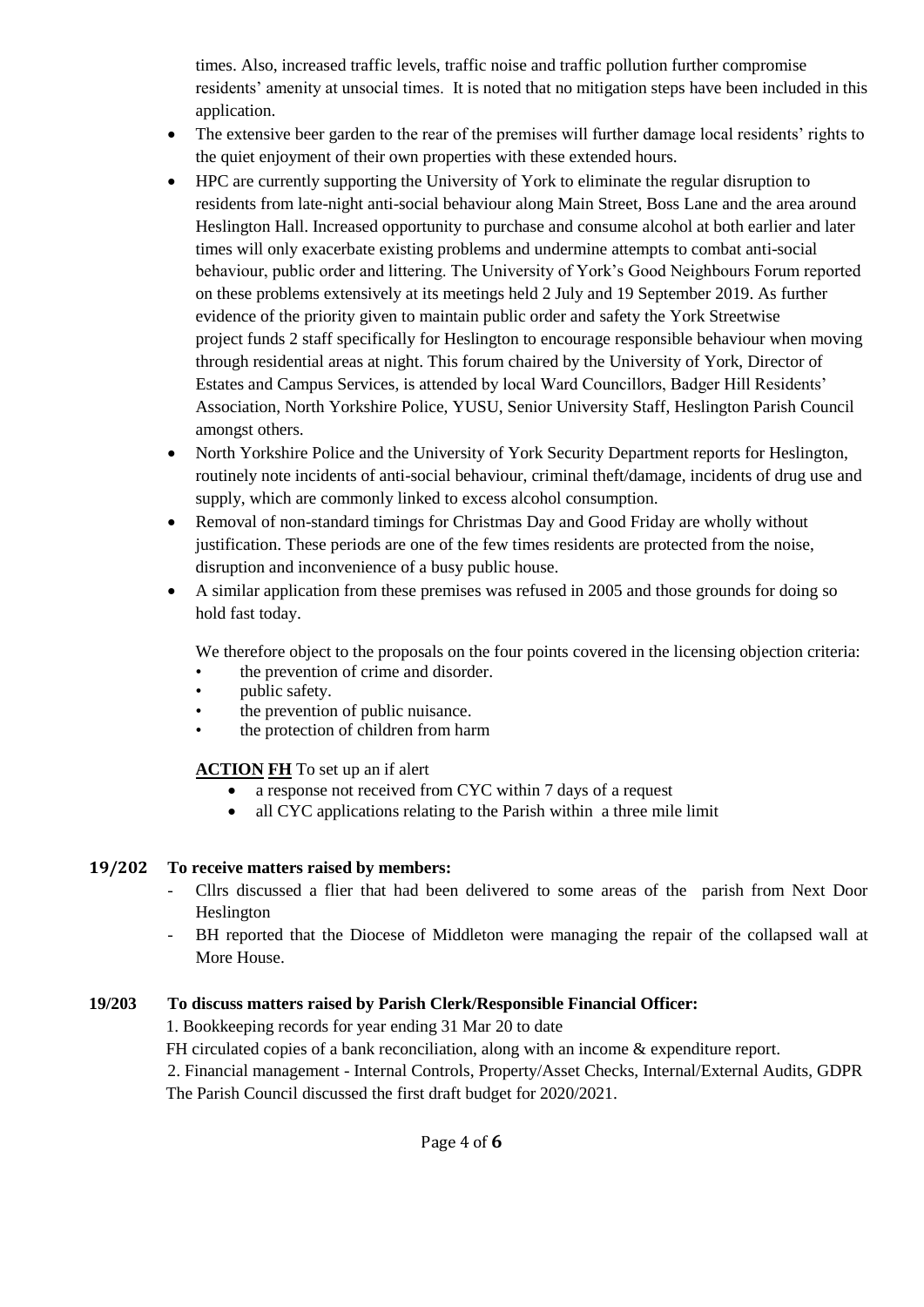3. Matters raised with/by Yorkshire Local Councils Association (YLCA) Info/updates emailed to Cllrs.

4. To approve the following invoices for payment

| Parish Clerk | Salary          | £287.70 | 001835 |
|--------------|-----------------|---------|--------|
| Lengthsman   | Salary          | £355.91 | 001836 |
| B&O          | Planter plants  | £10.00  | 001837 |
| Jack Barber  | Website hosting | £95.00  | 001838 |
|              |                 |         |        |

**19/204 To confirm the dates of the future meeting(s) on Tuesdays at 7.30 p.m. in the Meeting Room as:** 17Dec19, 21Jan20, 18Feb20, 17Mar20, 21Apr20, 19May20, 16Jun20, 21Jul20, 18Aug20, 15Sep20, 20Oct20, 17Nov20, 15Dec20

Please Note: The Parish Council is keeping a watching brief on items reported, but awaiting intervention and will include on the agenda as and when specific information to report:

1. City of York Council/Ward Cllr Keith Aspden

| - Virgin Media Boxes                                            | Requested: paint green<br>KA in contact with Chief Executive Virgin Media<br>Locations of unpainted (white) virgin media cabinets are noted at:<br>1. School Lane adjacent to the junction of Low Lane;<br>2. Heslington Court;<br>3. At the boundary of the Conservation Area on Field Lane adjacent to the junction with Church Lane |
|-----------------------------------------------------------------|----------------------------------------------------------------------------------------------------------------------------------------------------------------------------------------------------------------------------------------------------------------------------------------------------------------------------------------|
| - Dog fouling/Tally Alley                                       | 2 Signs in place Awaiting two brackets for the remaining two signs.<br>Ward Grant C/o Cindy Benton, CYC                                                                                                                                                                                                                                |
| - Cycle racks                                                   | Awaiting CYC feasibility study                                                                                                                                                                                                                                                                                                         |
| - Potholes/Road surface<br>Common Lane/Long Lane/Langwith Stray | Some repaired- awaiting other to be done                                                                                                                                                                                                                                                                                               |
| - Footpath, University Road<br>opp Heslington Hall bus stop     | The path to be diverted. Work is planned for August 2019                                                                                                                                                                                                                                                                               |
| - York University/University Road                               | Road safety concerns - Requested: review master plan                                                                                                                                                                                                                                                                                   |
| -University Development Forum                                   | University agreed -<br>development currently on hold                                                                                                                                                                                                                                                                                   |